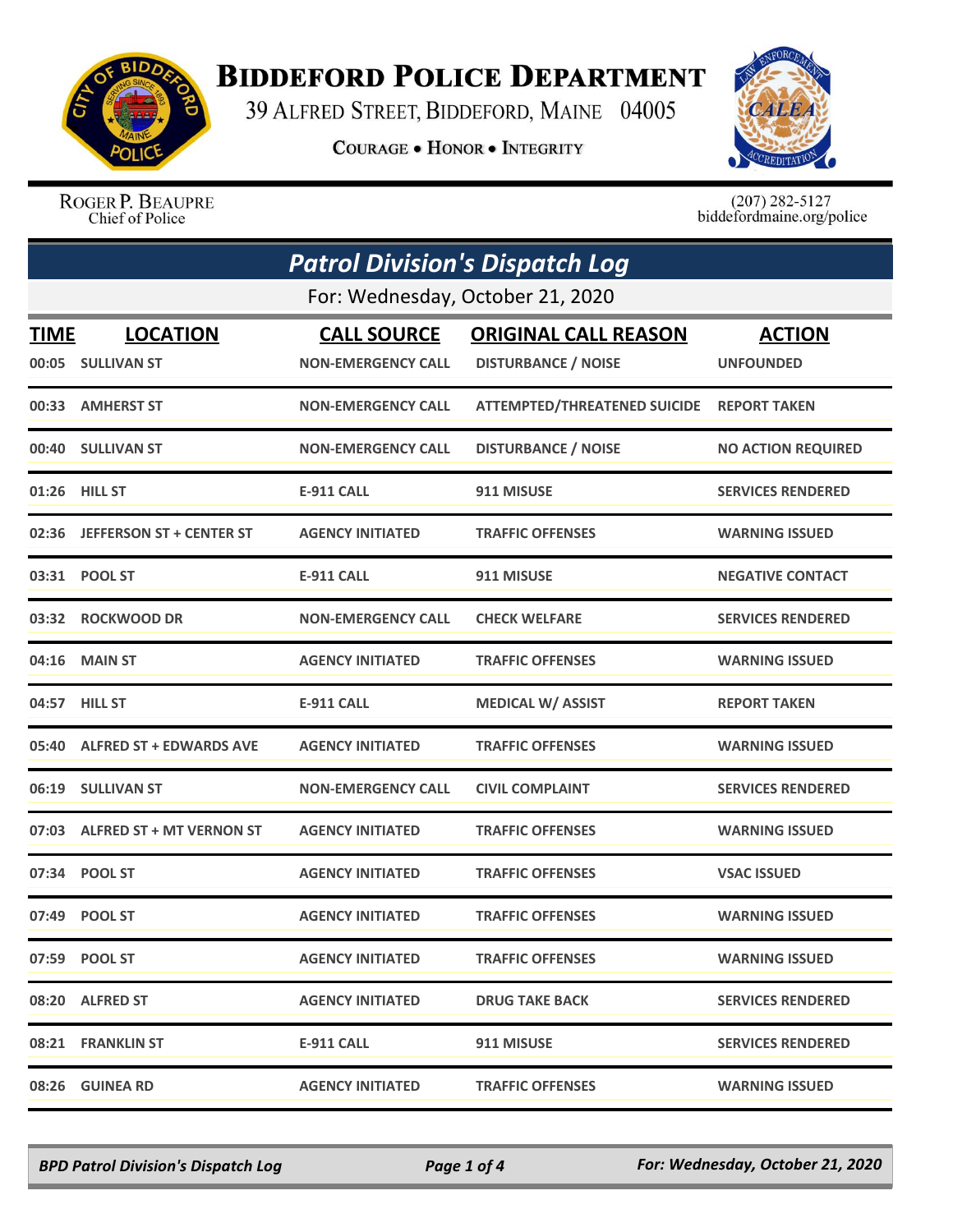| <b>TIME</b> | <b>LOCATION</b><br>08:28 FOSS ST | <b>CALL SOURCE</b><br><b>AGENCY INITIATED</b> | <b>ORIGINAL CALL REASON</b><br><b>PRO-ACTIVE RESPONSE TEAM</b> | <b>ACTION</b><br><b>NO VIOLATION</b> |
|-------------|----------------------------------|-----------------------------------------------|----------------------------------------------------------------|--------------------------------------|
|             | 08:36 GUINEA RD                  | <b>AGENCY INITIATED</b>                       | <b>TRAFFIC OFFENSES</b>                                        | <b>VSAC ISSUED</b>                   |
|             | 08:41 ANDREWS RD                 | <b>E-911 CALL</b>                             | 911 MISUSE                                                     | <b>NO ACTION REQUIRED</b>            |
|             | 08:58 ELM ST                     | <b>AGENCY INITIATED</b>                       | <b>PAPERWORK</b>                                               | <b>PAPERWORK NOT SERVED</b>          |
|             | 08:59 WEST ST                    | <b>AGENCY INITIATED</b>                       | <b>ANIMAL COMPLAINT</b>                                        | <b>SERVICES RENDERED</b>             |
|             | 09:05 SOUTH ST                   | <b>AGENCY INITIATED</b>                       | <b>PAPERWORK</b>                                               | <b>PAPERWORK NOT SERVED</b>          |
|             | 09:15 POOL ST                    | <b>AGENCY INITIATED</b>                       | <b>TRAFFIC OFFENSES</b>                                        | <b>WARNING ISSUED</b>                |
|             | 09:29 POOL ST                    | <b>AGENCY INITIATED</b>                       | <b>TRAFFIC OFFENSES</b>                                        | <b>VSAC ISSUED</b>                   |
|             | 09:33 OCEAN VIEW DR              | <b>NON-EMERGENCY CALL</b>                     | <b>CIVIL COMPLAINT</b>                                         | <b>CIVIL COMPLAINT</b>               |
| 09:49       | <b>ALFRED ST</b>                 | <b>NON-EMERGENCY CALL</b>                     | <b>FIREFIGHTER CALLBACK</b>                                    | <b>SERVICES RENDERED</b>             |
|             | 09:51 CUTTS ST                   | <b>NON-EMERGENCY CALL</b>                     | <b>PAPERWORK</b>                                               | <b>PAPERWORK SERVED</b>              |
|             | 09:52 SUMMER ST                  | <b>WALK-IN AT STATION</b>                     | <b>PERMIT</b>                                                  | <b>SERVICES RENDERED</b>             |
|             | 10:24 AJAC WAY                   | <b>NON-EMERGENCY CALL</b>                     | <b>MESSAGE DELIVERY</b>                                        | <b>SERVICES RENDERED</b>             |
|             | 10:27 ELM ST                     | <b>NON-EMERGENCY CALL</b>                     | <b>TRESPASSING</b>                                             | <b>REPORT TAKEN</b>                  |
|             | 10:52 ELM ST                     | <b>AGENCY INITIATED</b>                       | <b>TRAFFIC OFFENSES</b>                                        | <b>WARNING ISSUED</b>                |
|             | 11:05 ELM ST                     | <b>NON-EMERGENCY CALL</b>                     | <b>THEFT</b>                                                   | <b>REPORT TAKEN</b>                  |
|             | 11:10 ALFRED ST                  | <b>WALK-IN AT STATION</b>                     | <b>DRUG BOX</b>                                                | <b>SERVICES RENDERED</b>             |
|             | 11:25 ELM ST                     | <b>AGENCY INITIATED</b>                       | <b>DRUG</b>                                                    | <b>SERVICES RENDERED</b>             |
|             | 12:05 SUMMER ST                  | <b>WALK-IN AT STATION</b>                     | <b>PAPERWORK</b>                                               | <b>SERVICES RENDERED</b>             |
|             | 12:06 BACON ST                   | <b>NON-EMERGENCY CALL</b>                     | <b>ASSIST OTHER AGENCY</b>                                     | <b>SERVICES RENDERED</b>             |
|             | 12:07 ALFRED ST                  | <b>WALK-IN AT STATION</b>                     | <b>COURT ORDERED CHECK IN</b>                                  | <b>SERVICES RENDERED</b>             |
|             | 12:20 FORTUNES ROCKS RD          | <b>AGENCY INITIATED</b>                       | <b>TRAFFIC OFFENSES</b>                                        | <b>WARNING ISSUED</b>                |
|             | 12:26 ALFRED ST                  | <b>WALK-IN AT STATION</b>                     | <b>COURT ORDERED CHECK IN</b>                                  | <b>DISPATCH HANDLED</b>              |
|             | 12:32 MAIN ST                    | E-911 CALL                                    | <b>MISSING PERSON</b>                                          | <b>SERVICES RENDERED</b>             |
|             | 13:04 ALFRED ST + MARINER WAY    | <b>NON-EMERGENCY CALL</b>                     | <b>TRAFFIC LIGHTS</b>                                          | <b>NO ACTION REQUIRED</b>            |

*BPD Patrol Division's Dispatch Log Page 2 of 4 For: Wednesday, October 21, 2020*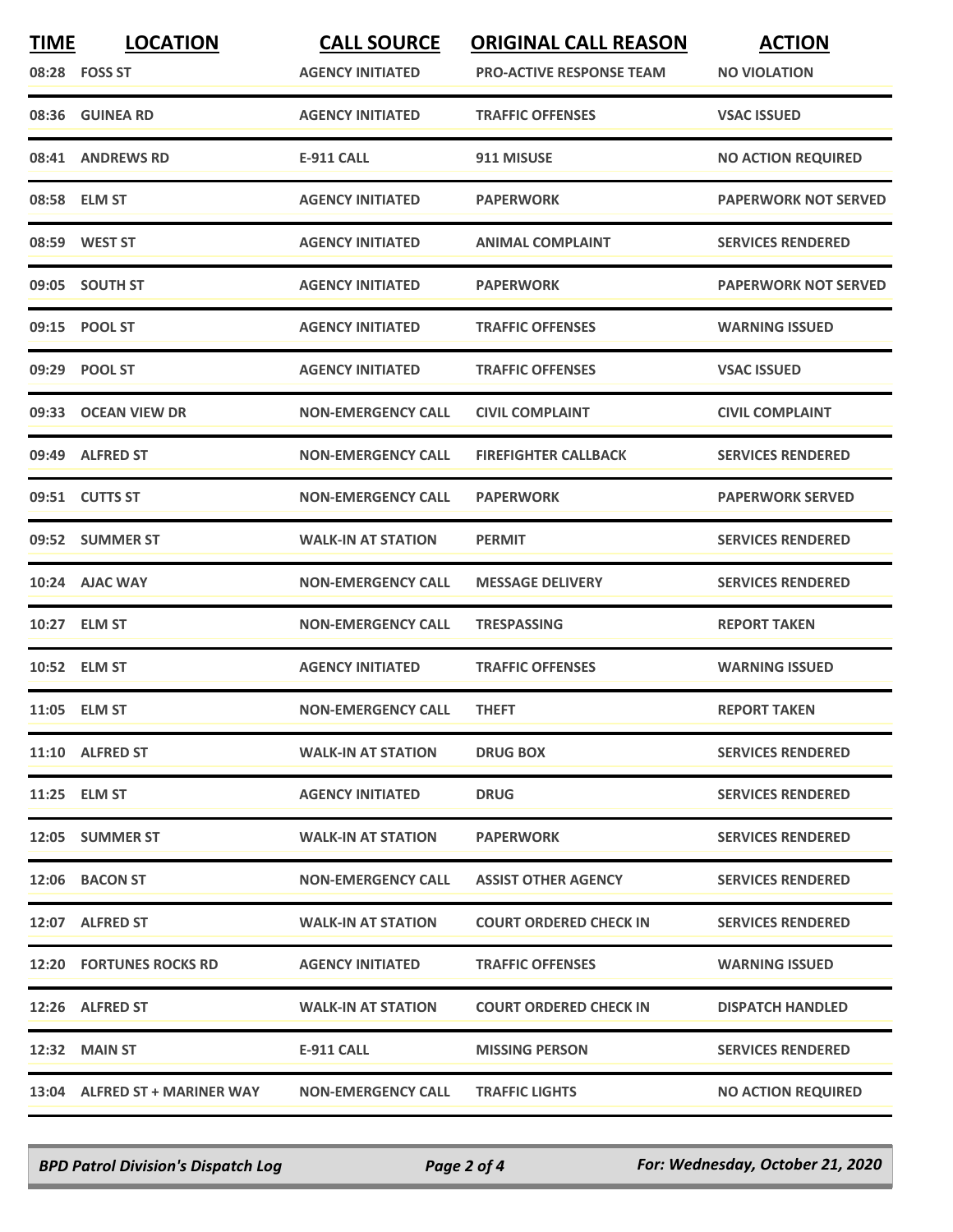| <b>TIME</b>                                                                                  | <b>LOCATION</b>                                                    | <b>CALL SOURCE</b>        | <b>ORIGINAL CALL REASON</b>                                          | <b>ACTION</b>               |  |
|----------------------------------------------------------------------------------------------|--------------------------------------------------------------------|---------------------------|----------------------------------------------------------------------|-----------------------------|--|
|                                                                                              | 13:04 ELM ST                                                       | <b>E-911 CALL</b>         | <b>VIOL OF BAIL CONDITIONS</b>                                       | <b>REPORT TAKEN</b>         |  |
|                                                                                              | 13:13 POOL ST                                                      | <b>AGENCY INITIATED</b>   | <b>TRAFFIC OFFENSES</b>                                              | <b>WARNING ISSUED</b>       |  |
|                                                                                              | 13:21 ALFRED ST                                                    | <b>NON-EMERGENCY CALL</b> | <b>PAPERWORK</b>                                                     | <b>PAPERWORK SERVED</b>     |  |
|                                                                                              | 13:33 WENTWORTH ST                                                 | <b>NON-EMERGENCY CALL</b> | <b>VIOL PROTECTION FROM ABUSE</b>                                    | <b>SERVICES RENDERED</b>    |  |
|                                                                                              | 13:43 WEST ST + GERTRUDE AVE                                       | <b>AGENCY INITIATED</b>   | <b>TRAFFIC OFFENSES</b>                                              | <b>WARNING ISSUED</b>       |  |
|                                                                                              | 13:45 GUINEA RD                                                    | <b>AGENCY INITIATED</b>   | <b>ALL OTHER</b>                                                     | <b>SERVICES RENDERED</b>    |  |
|                                                                                              | 13:50 ALFRED ST                                                    | <b>WALK-IN AT STATION</b> | <b>VIN VERIFICATION</b>                                              | <b>SERVICES RENDERED</b>    |  |
|                                                                                              | 13:54 WEST ST                                                      | <b>AGENCY INITIATED</b>   | <b>TRAFFIC OFFENSES</b>                                              | <b>WARNING ISSUED</b>       |  |
|                                                                                              | 14:08 MEETINGHOUSE RD + GUINEA R AGENCY INITIATED TRAFFIC OFFENSES |                           |                                                                      | <b>SUMMONS ISSUED</b>       |  |
|                                                                                              | CHARGE: ILLEGAL ATTACHMENT                                         |                           | OFFENDER: CHRIS W CAMERON  AGE: 57  RESIDENT OF: BIDDEFORD, ME       |                             |  |
|                                                                                              | <b>14:18 MAIN ST</b>                                               | <b>AGENCY INITIATED</b>   | <b>PAPERWORK</b>                                                     | <b>PAPERWORK NOT SERVED</b> |  |
|                                                                                              | 14:33 ELM ST                                                       | <b>E-911 CALL</b>         | 911 MISUSE                                                           | <b>SERVICES RENDERED</b>    |  |
|                                                                                              | 14:39 ELM ST                                                       | <b>NON-EMERGENCY CALL</b> | <b>ARTICLES LOST/FOUND</b>                                           | <b>REPORT TAKEN</b>         |  |
|                                                                                              | 14:52 CLEAVES ST                                                   | <b>E-911 CALL</b>         | <b>FIGHTS</b>                                                        | <b>REPORT TAKEN</b>         |  |
|                                                                                              | 14:53 CLEAVES ST                                                   | <b>E-911 CALL</b>         | <b>ASSAULT</b>                                                       | <b>NO ACTION REQUIRED</b>   |  |
|                                                                                              | 15:16 HILL ST                                                      | <b>NON-EMERGENCY CALL</b> | <b>PARKING COMPLAINT</b>                                             | <b>NO VIOLATION</b>         |  |
|                                                                                              | 15:25 QUIMBY ST                                                    | <b>E-911 CALL</b>         | 911 MISUSE                                                           | <b>DISPATCH HANDLED</b>     |  |
|                                                                                              | 15:32 GRAYSON ST                                                   | <b>WALK-IN AT STATION</b> | <b>THEFT</b>                                                         | <b>REPORT TAKEN</b>         |  |
|                                                                                              | 15:34 GRAYSON ST                                                   | <b>WALK-IN AT STATION</b> | <b>ARTICLES LOST/FOUND</b>                                           | <b>REPORT TAKEN</b>         |  |
|                                                                                              | 15:35 JOHN ST +                                                    | <b>AGENCY INITIATED</b>   | <b>PAPERWORK</b>                                                     | <b>SUMMONS ISSUED</b>       |  |
|                                                                                              | OFFENDER: KYLE JOEL DESMARAIS  AGE: 39  RESIDENT OF: BIDDEFORD, ME |                           |                                                                      |                             |  |
|                                                                                              | <b>CHARGE: VIOLATING CONDITIONS OF RELEASE</b>                     |                           |                                                                      |                             |  |
|                                                                                              | <b>CHARGE: VIOLATING CONDITIONS OF RELEASE</b>                     |                           |                                                                      |                             |  |
|                                                                                              | <b>CHARGE: VIOLATING CONDITIONS OF RELEASE</b>                     |                           |                                                                      |                             |  |
|                                                                                              | 15:41 ALFRED ST                                                    | <b>NON-EMERGENCY CALL</b> | <b>PUBLIC URINATION OR DEFECATIO</b>                                 | <b>SUMMONS ISSUED</b>       |  |
|                                                                                              |                                                                    |                           | OFFENDER: RICHARD SAMUEL ROGERS  AGE: 51  RESIDENT OF: BIDDEFORD, ME |                             |  |
|                                                                                              | CHARGE: PUBLIC URINATION OR DEFECATION                             |                           |                                                                      |                             |  |
|                                                                                              | 15:46    FOSS ST                                                   | <b>NON-EMERGENCY CALL</b> | <b>MENTAL ILLNESS CASES</b>                                          | <b>NO VIOLATION</b>         |  |
|                                                                                              |                                                                    |                           |                                                                      |                             |  |
| For: Wednesday, October 21, 2020<br><b>BPD Patrol Division's Dispatch Log</b><br>Page 3 of 4 |                                                                    |                           |                                                                      |                             |  |